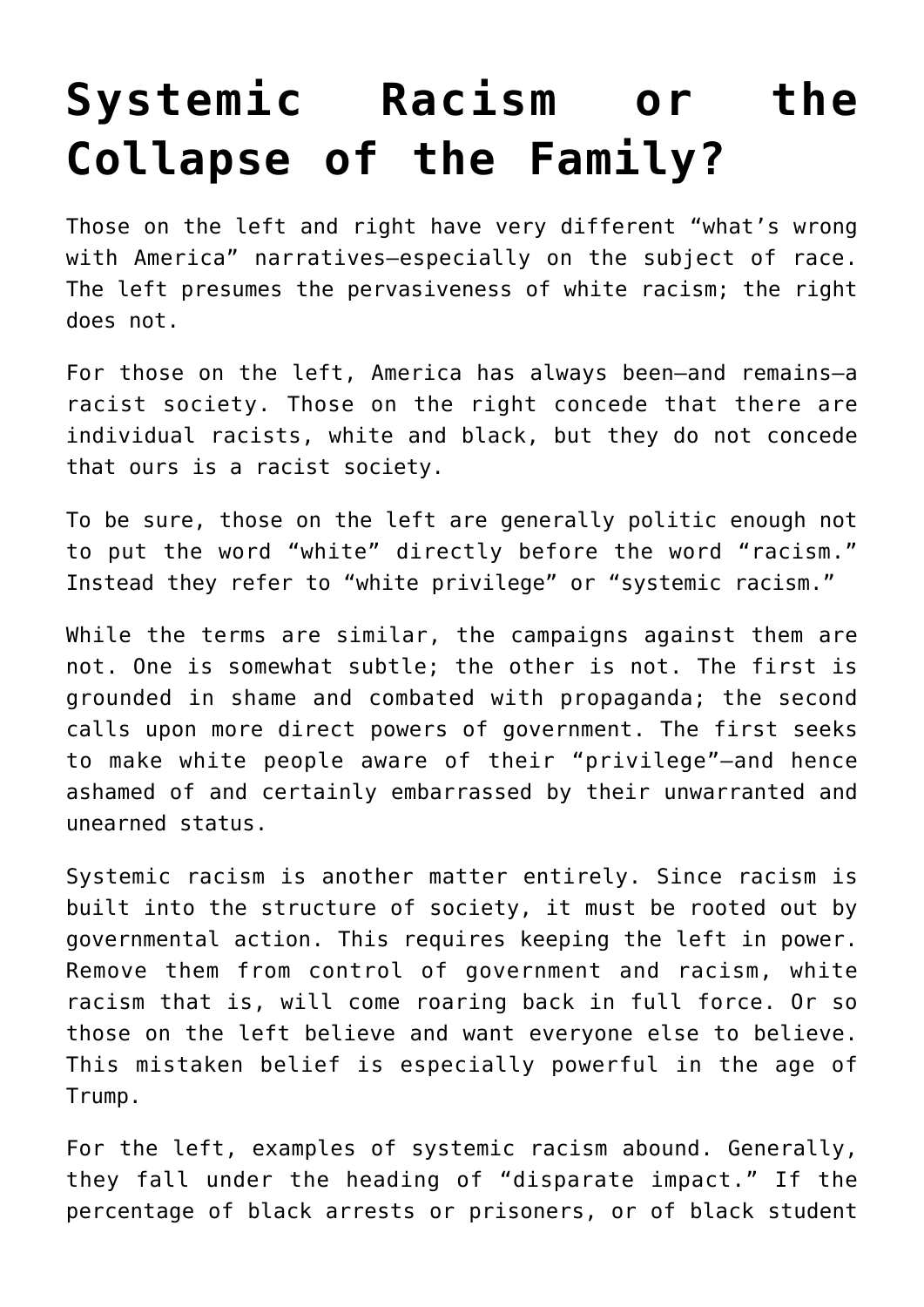suspensions, is disproportionate to the black percentages of the general population, or of the school, systemic racism must be the reason. But is it? Wouldn't it be more meaningful, not to mention more honest, to base these percentages on the number of offenses, rather than the number of people of a certain race relative to the total population?

Curiously, one disparate impact is ignored by the left. It's the percentage of black babies who are aborted. Since blacks are roughly 13% of the population, one would think that the left would be up in arms over the fact that [more than 30% of](https://www.cdc.gov/mmwr/preview/mmwrhtml/ss6410a1.htm?s_cid=ss6410a1_w#tab1) [all black babies are aborted](https://www.cdc.gov/mmwr/preview/mmwrhtml/ss6410a1.htm?s_cid=ss6410a1_w#tab1).

Why the silence? Might it be that, for the left, feminism trumps race? Or perhaps the silence is actually evidence of a brand of "systemic racism" that the left doesn't want to talk about—or maybe even think about.

Of course, most black women choose to keep their babies. Unfortunately, statistics show that too many of those babies do not have fathers on any ongoing basis. Actually, too many children period do not have in-the-home fathers these days.

School districts across the country are dealing with the consequences of absent fathers every day. The picture is not a pretty one—especially in large urban school districts, where violent and otherwise troubling incidents all too often do have a racial component.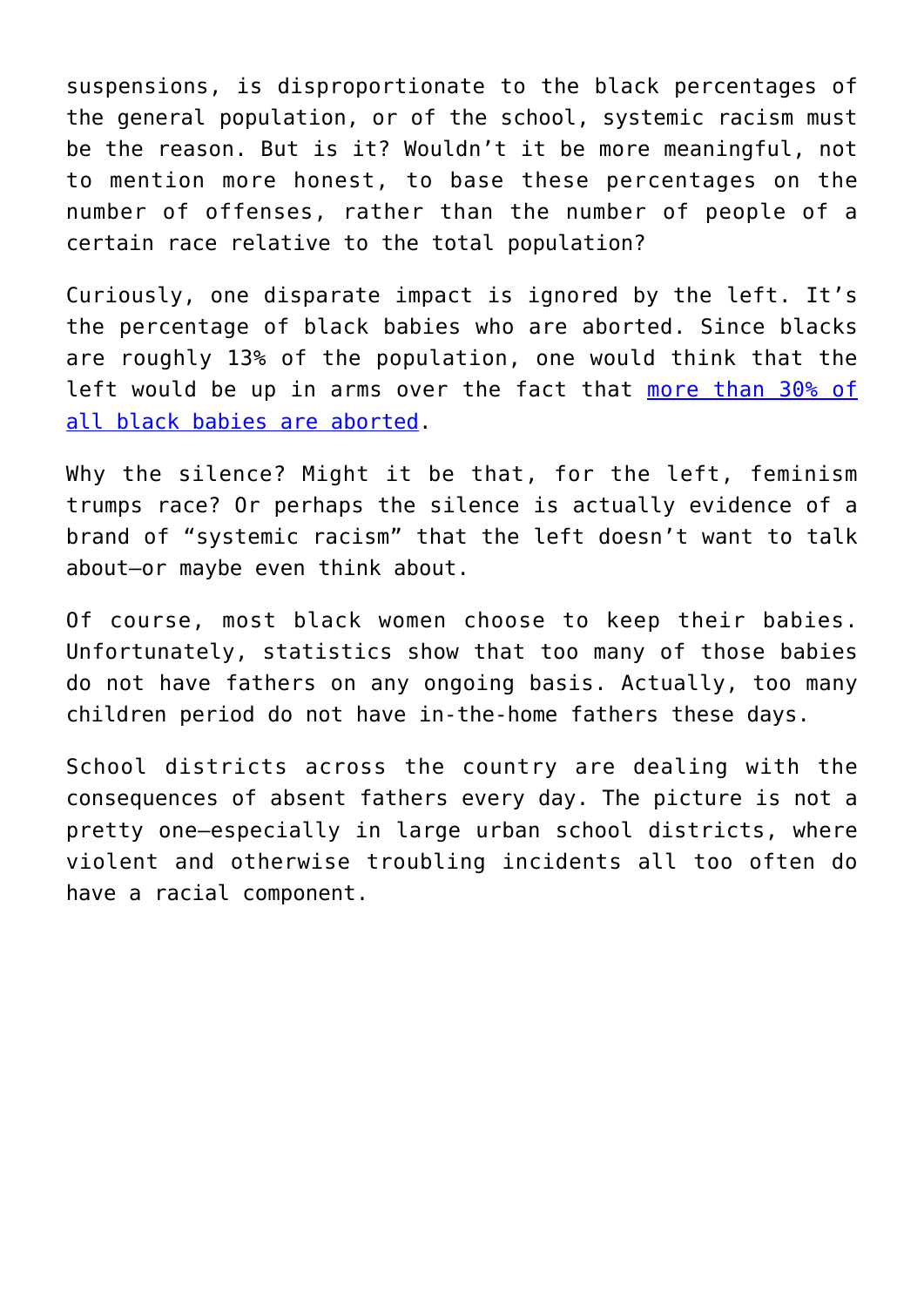## Warning: Married fathers an endangered species



<sup>[</sup>Source: Heritage Foundation]

When it comes to solutions to such incidents, as well as to low test scores, the left often thinks the answer is more money, accompanied by a steady drum beat against systemic racism. The right, on the other hand, calls for greater accountability on the part of both teachers and students, as well as genuine school choice. Actually, the most fundamental problem facing schools has little to do with money or systemic racism and less to do with accountability and choice. That fundamental problem is the collapse of the family and all that accompanies it, including the collapse of discipline in both the home and the school.

Let's be honest. Family collapse is a problem that no amount of money can fix. Let's be honest again. Blaming teachers, teachers' unions, and educational bureaucracies for low test scores can miss a larger point.

In my hometown of Minneapolis, the school board recently hired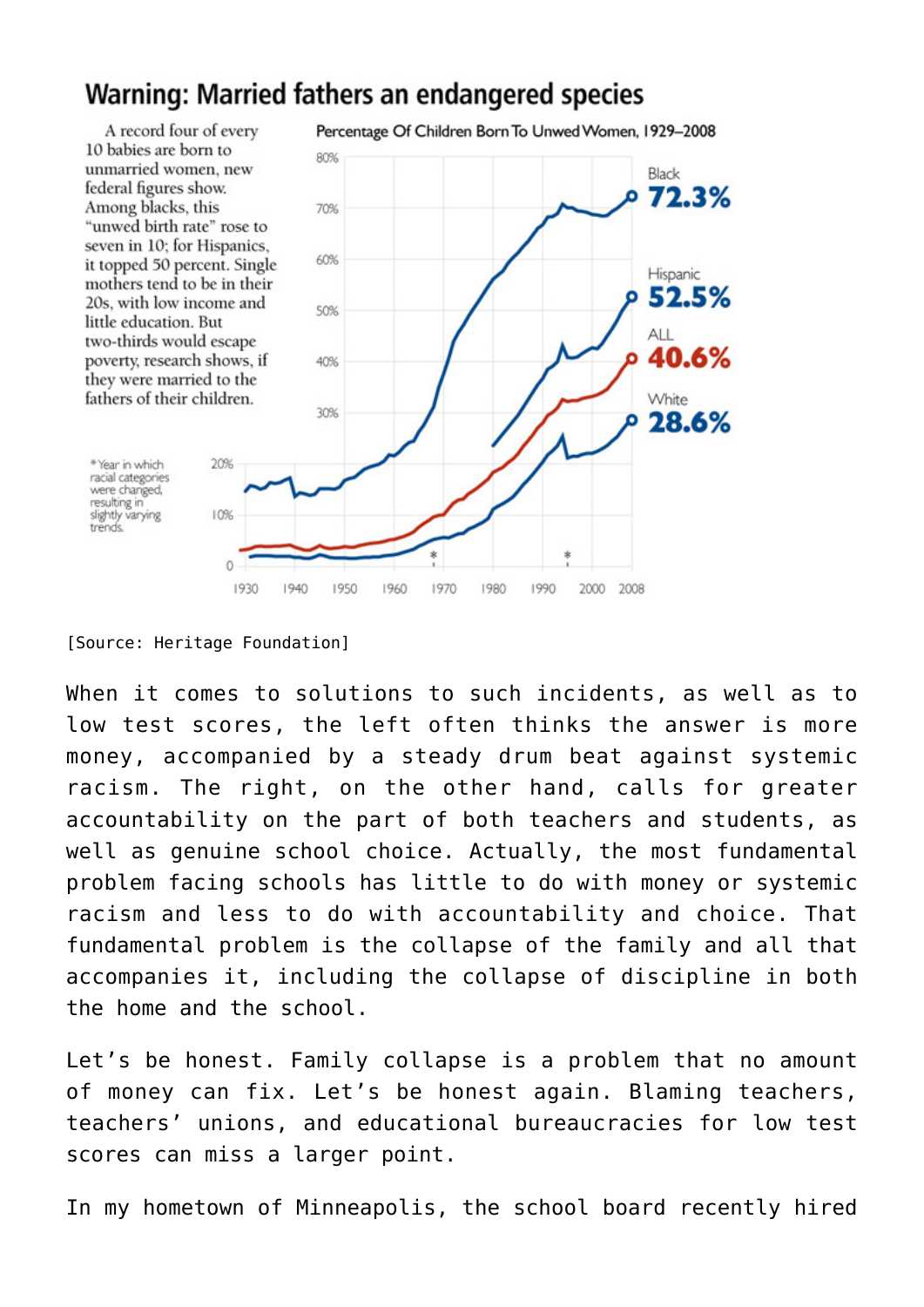its next interim superintendent. Interim? They all are just that to one degree or another, because they all face what has become an impossible task.

Of course, every candidate for school superintendent in every large urban district promises to close the "racial achievement gap." And of course every successful candidate for such a position will fail as miserably as his or her predecessor did. They all fail for one of two reasons. They fail because they inevitably focus on trying to eliminate the systemic racism that doesn't exist. Or they fail because they can do nothing of real consequence about the terrible state of the family that does exist.

This isn't to say that there is no such thing as a racial achievement gap. There is in Minneapolis, as well as many other large urban districts. No one denies that. But why does it exist—and persist? My guess is that this gap is best explained by the collapse of the black family, a collapse so severe and so profoundly serious that it is already seriously beyond any reasonable crisis point.

Of course, my guess is just that, a guess. But it needn't be. The numbers have to be there. So let's get them, and then let's use them to answer this question: How does the overall academic performance of students living in single parent families stack up against students from two-parent families? Let's compare students on this basis alone. And while we're at it, let's ignore all references to race.

Then what? If my guess is confirmed by the evidence, what's next? We could resort to public shaming. After all, campaigns against "white privilege" are essentially based on this. Looking a little further back, didn't seventeenth century Puritans think that public shaming was a good idea? Hey, a New Englander of more recent vintage, John Kerry by name, [suggested as much](http://freebeacon.com/issues/kerry-public-shaming-most-powerful-weapon-in-many-ways-enforce-climate-agreement/) when asked how anti-global warming edicts might be enforced. Our then-secretary of state proposed this